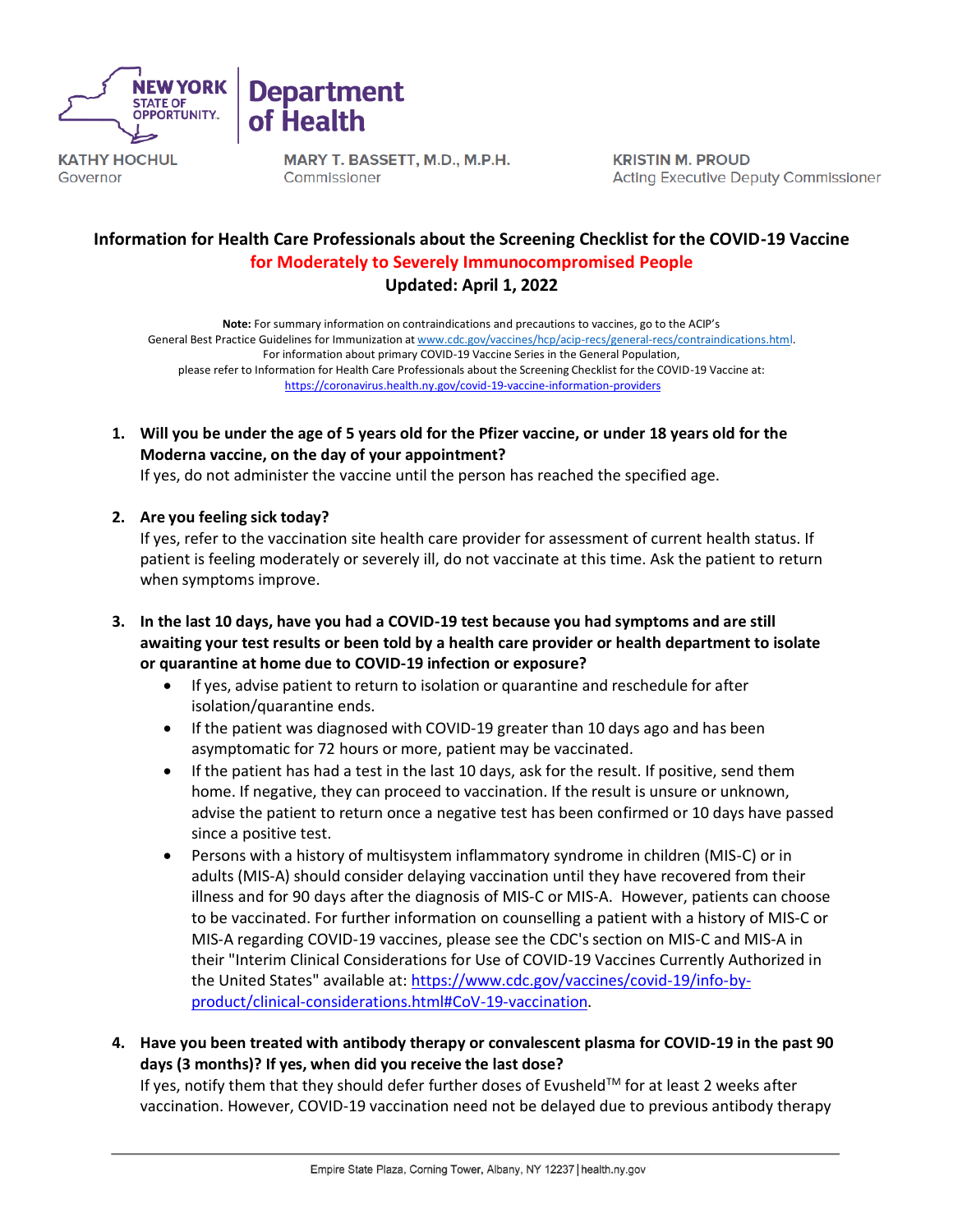nor receipt of convalescent plasma.

**5. Have you ever had an immediate allergic reaction, such as hives, facial swelling, difficulty breathing, anaphylaxis to any vaccine, injection, or shot or to any component of the COVID-19 vaccine, or a severe allergic reaction (anaphylaxis) to anything?**

If yes, then refer to the vaccination site health care provider for assessment of allergic reaction. Review the ingredient lists at [https://www.cdc.gov/vaccines/covid-19/info-by-product/clinical](https://www.cdc.gov/vaccines/covid-19/info-by-product/clinical-considerations.html#Appendix-C)[considerations.html#Appendix-C.](https://www.cdc.gov/vaccines/covid-19/info-by-product/clinical-considerations.html#Appendix-C)

Contraindications to COVID-19 vaccine:

- Severe allergic reaction (e.g., anaphylaxis) after a previous dose or to a component of the COVID-19 vaccine
- Known diagnosed allergy to a component of the COVID-19 vaccine
- People with a contraindication to one of the mRNA COVID-19 vaccines should not receive doses of either of the mRNA COVID-19 vaccines (Pfizer or Moderna)

Precautions to COVID-19 vaccine: (Refer to your organization's protocol to see whether individuals with a precaution to vaccination warrant further evaluation.)

- Immediate (onset within 4 hours after vaccination), but non-severe, allergic reaction after a previous dose of COVID-19 vaccine
- Immediate allergic reaction to any other vaccine or injectable therapy (i.e., intramuscular, intravenous, or subcutaneous vaccines or therapies excluding subcutaneous immunotherapy for allergies)
- Individuals with a contraindication to one type of COVID-19 vaccine (e.g., mRNA) have a precaution to the other (e.g., Janssen viral vector)
	- $\circ$  Consultation with an allergist-immunologist should be considered to help determine if the patient can safely receive vaccination, and vaccination of these individuals should only be undertaken in an appropriate clinical setting under the supervision of a healthcare provider experienced in the management of severe allergic reactions.
	- o Note: These individuals should not be administered COVID-19 vaccine at Stateoperated vaccination sites.
- **For mRNA COVID-19 vaccines**, for history of myocarditis or pericarditis after a dose of an mRNA COVID-19 vaccine, a subsequent dose of COVID-19 vaccine should generally be avoided (there is a separate question on the screening and consent form regarding myocarditis and pericarditis – question #9).

For patients who are determined eligible for COVID-19 vaccination after assessment of allergy history, a 30-minute post-vaccination observation period is needed for the following:

- Patients with a history of an immediate allergic reaction of any severity to any other vaccine or injectable therapy
- Patients with a contraindication to a different type of COVID-19 vaccine (e.g., mRNA vs. Janssen viral vector)
- Patients with a history of anaphylaxis due to any cause

# **6. Are you pregnant or considering becoming pregnant?**

If yes, ask the patient if they would like to have a discussion with a healthcare provider at site for counseling on the risks and benefits of COVID-19 vaccine during pregnancy. Patient may be vaccinated if they choose and does not need to go to medical evaluation if they choose.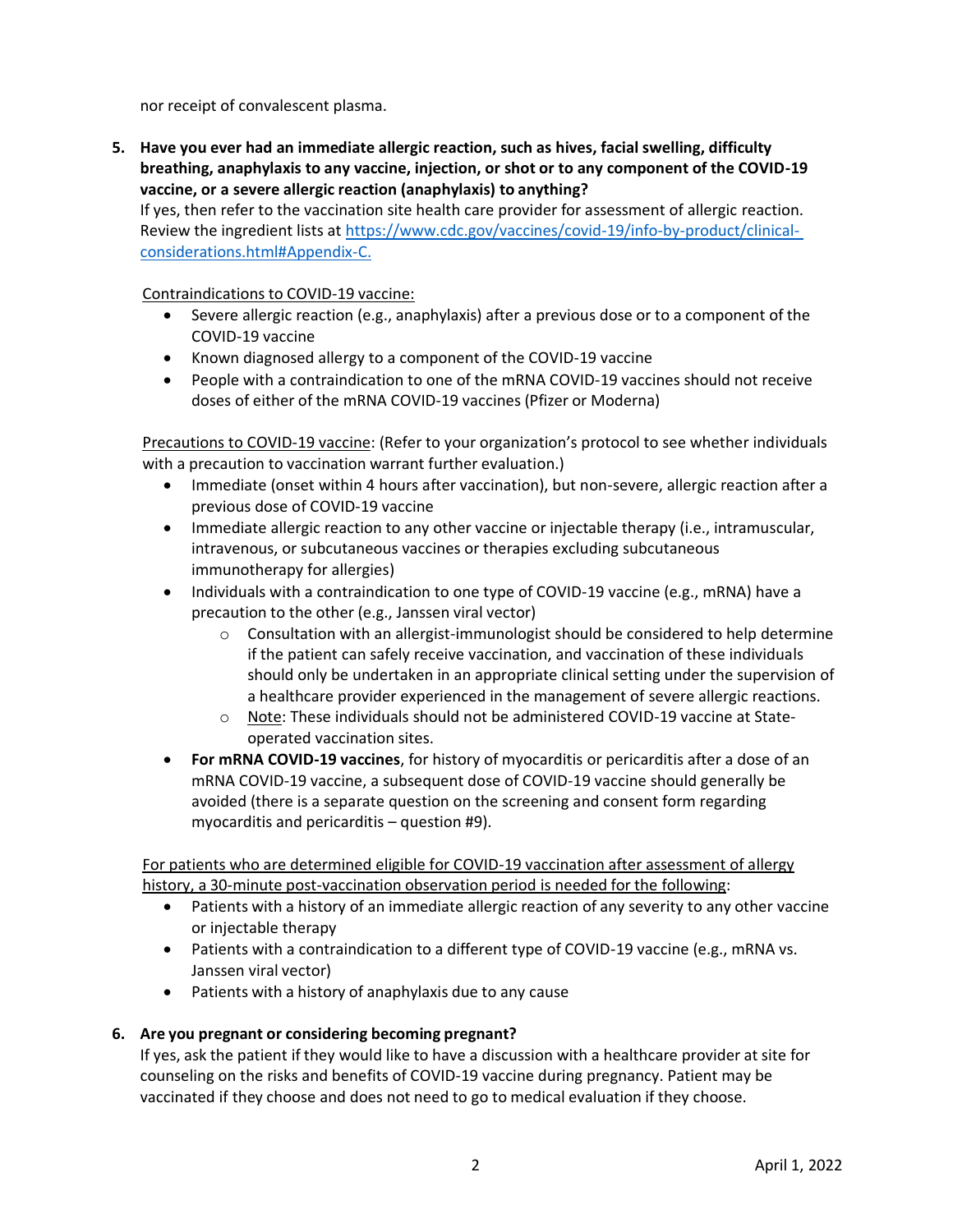- **7. Are you moderately or severely immunocompromised due to one or more of the medical conditions or receipt of immunosuppressive medications or treatments listed below?**
	- Active treatment for solid tumor and hematologic malignancies
	- Receipt of solid-organ transplant and taking immunosuppressive therapy
	- Receipt of CAR-T-cell or hematopoietic stem cell transplant (within 2 years of transplantation or taking immunosuppression therapy)
	- Moderate or severe primary immunodeficiency (e.g., DiGeorge syndrome, Wiskott-Aldrich syndrome)
	- Advanced or untreated HIV infection
	- Active treatment with high-dose corticosteroids (i.e., ≥20mg prednisone or equivalent per day), alkylating agents, antimetabolites, transplant-related immunosuppressive drugs, cancer chemotherapeutic agents classified as severely immunosuppressive, tumor-necrosis (TNF) blockers, and other biologic agents that are immunosuppressive or immunomodulatory
		- $\circ$  If yes, then administer the mRNA COVID-19 vaccine if the person is age appropriate and without contraindications. If possible, the additional dose should be with the same mRNA vaccine product (Pfizer or Moderna) used for the initial 2 dose primary series. If the same vaccine product is not available, then the other product may be administered after counseling about the unknown risks of a mixed dose series. At this time, there is no recommendation for additional doses for those who received the Janssen (Johnson & Johnson) COVID-19 vaccine.
		- $\circ$  If no, inform the person that they are not eligible at this time to receive a third dose. The FDA and the CDC are reviewing the data in relation to this topic and will provide updates as more information becomes available.
- **8. Do you have a bleeding disorder, a history of blood clots or are you taking a blood thinner?**

If yes, refer to health care provider to assess the patient's bleeding risk and thrombosis history. Persons with a history of Thrombosis with Thrombocytopenia Syndrome (TTS) following receipt of Janssen COVID-19 vaccine or of any other immune-mediated thrombosis and thrombocytopenia, such as Heparin-Induced Thrombocytopenia (HIT) within the past 90 days should be offered an mRNA COVID-19 vaccine (i.e., Pfizer or Moderna vaccine) instead of Janssen (Johnson & Johnson) vaccine. If a person with a bleeding disorder or taking a blood thinner is cleared for vaccination, then administer vaccine using a 23-gauge or smaller caliber needle and apply firm pressure on the site of vaccination, without rubbing, for at least 2 minutes after vaccination.

# **9. Do you have a history of myocarditis (inflammation of the heart muscle) or pericarditis (inflammation of the lining around the heart?**

If yes:

- Evaluate if this history was in relation to a dose of mRNA vaccine. If it was not, then the patient can receive any FDA authorized COVID-19 vaccine after complete resolution of a myocarditis or pericarditis episode.
- Until additional safety data are available, experts advise that people who develop myocarditis or pericarditis after a dose of an mRNA COVID-19 vaccine generally **should not** receive a subsequent dose of any COVID-19 vaccine. If after a risk assessment, the decision is made to receive a subsequent COVID-19 vaccine dose, the person should wait until at least after their episode of myocarditis or pericarditis has resolved (i.e., resolution of symptoms, no evidence of ongoing heart inflammation or sequelae as determined by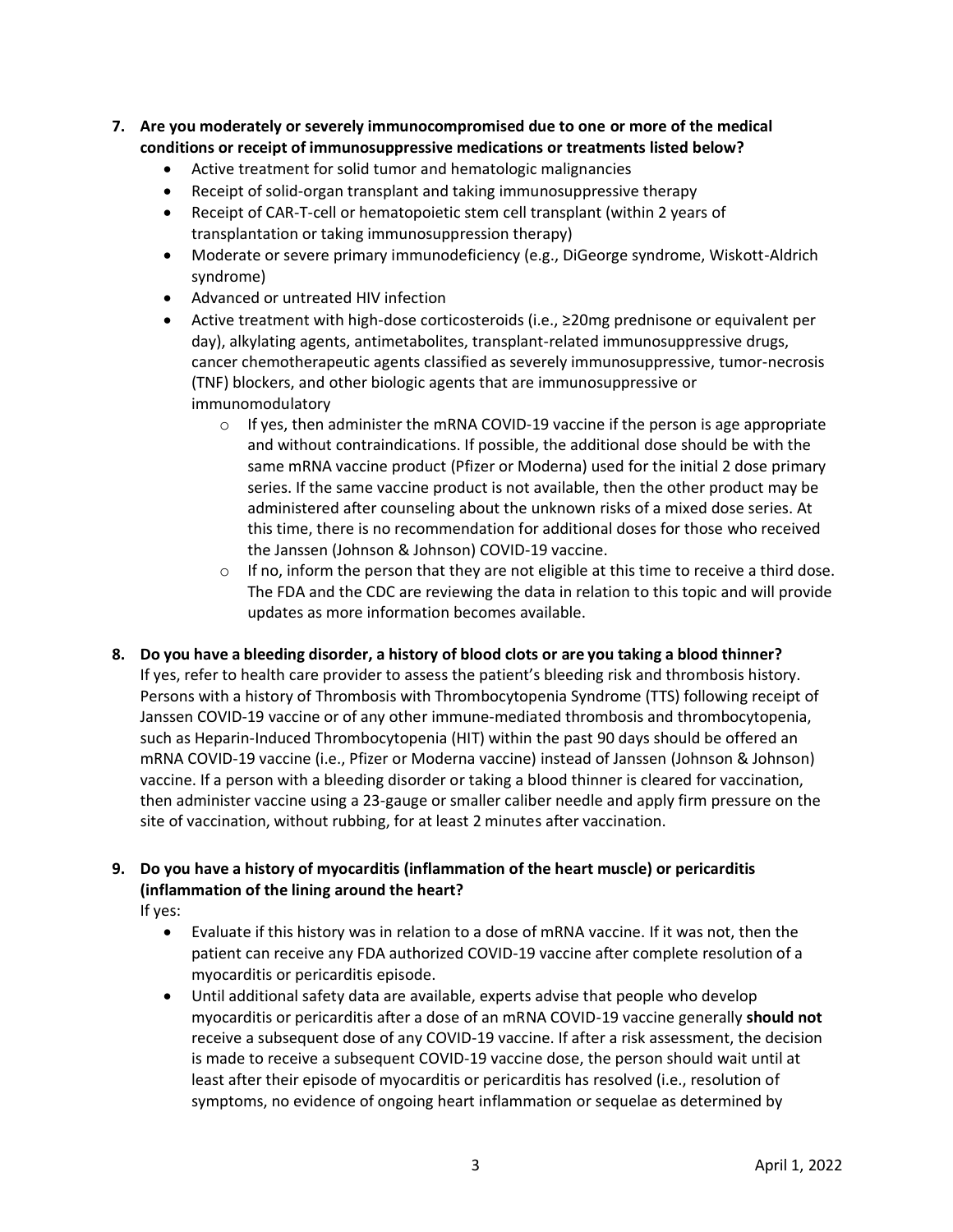patient's clinical team). For men ages 18 years and older who choose to receive a subsequent COVID-19 vaccine following recovery from post-vaccine myocarditis, some experts advise the use of Janssen COVID-19 vaccine be considered instead of mRNA COVID-19 vaccines. These people should be made aware of the risk of TTS after receipt of Janssen COVID-19 vaccine. Decisions to proceed with vaccination should include conversations with the patient, parent/legal representative, and the clinical team, including a cardiologist. Considerations for vaccination may include:

- $\circ$  The myocarditis or pericarditis was considered unrelated to mRNA COVID-19 vaccination (e.g., due to SARS-CoV-2 or other viruses), especially if the myocarditis or pericarditis diagnosis occurred more than 3 weeks after the most recent COVID-19 vaccine.
- $\circ$  Personal risk of severe acute COVID-19 disease (e.g., age, underlying conditions)
- $\circ$  Level of COVID-19 community transmission and personal risk of infection.
- $\circ$  Timing of immunomodulatory therapeutics; ACIPs [general best practice](https://www.cdc.gov/vaccines/hcp/acip-recs/general-recs/index.html) [guidelines](https://www.cdc.gov/vaccines/hcp/acip-recs/general-recs/index.html) for [immunization](https://www.cdc.gov/vaccines/hcp/acip-recs/general-recs/index.html) can be consulted for more information.
- For the full CDC interim clinical considerations regarding a history of myocarditis and/or pericarditis, please see the CDC's COVID-19 Vaccines Currently Authorized in the United States" and "ClinicalConsiderations: Myocarditis and Pericarditis after Receipt of mRNA COVID-19 Vaccines Among Adolescents and Young Adults."

#### **10. Have you had Guillain-Barre Syndrome after receipt of the Janssen vaccine?**

If yes, this is a precaution to further doses of Janssen COVID-19 vaccine. Subsequent doses of mRNA COVID-19 vaccine may be administered.

**11. Do you have a history of MIS-C or MIS-A (multisystem inflammatory syndrome in children or multisystem inflammatory syndrome in adults)?** 

If yes, and they have not yet received vaccine, they should defer COVID-19 vaccines until clinical recovery from MIS-C or MIS-A, including return to normal cardiac function, plus at least 90 days since their MIS-C or MIS-A diagnosis.

For people who had MIS-C or MIS-A fewer than 90 days after the date of their most recent COVID-19 vaccine dose, further COVID-19 vaccine doses should be deferred until additional data are available.

**12. Have you received two previous doses of the Pfizer, or Moderna COVID-19 vaccines, and was your last dose at least 28 days ago?**

If yes, administer the additional dose with the same mRNA COVID-19 vaccine product used for the initial 2 dose primary series. If the original mRNA COVID-19 vaccine product is not available, the other vaccine product can be used for the  $3<sup>rd</sup>$  dose. If it has not been at least 28 days since the second dose, do not administer the vaccine until this interval has been reached.

**13. Have you received a previous dose of the Janssen (Johnson & Johnson) COVID-19 vaccine at least 28 days ago?**

If yes, verify if this is a 2<sup>nd</sup> dose or a booster dose. If this is a 2<sup>nd</sup> dose, verify that the first dose was given at least 28 days ago. Administer an additional dose of an mRNA COVID-19 vaccine product (Pfizer or Moderna).

## **14. Are you 12 years old or older and have received 3 doses of the Pfizer or Moderna COVID-19 vaccine, and was your last dose at least 3 months ago?**

If yes, verify if that the  $3^{rd}$  dose was given at least 3 months ago. Persons with moderately to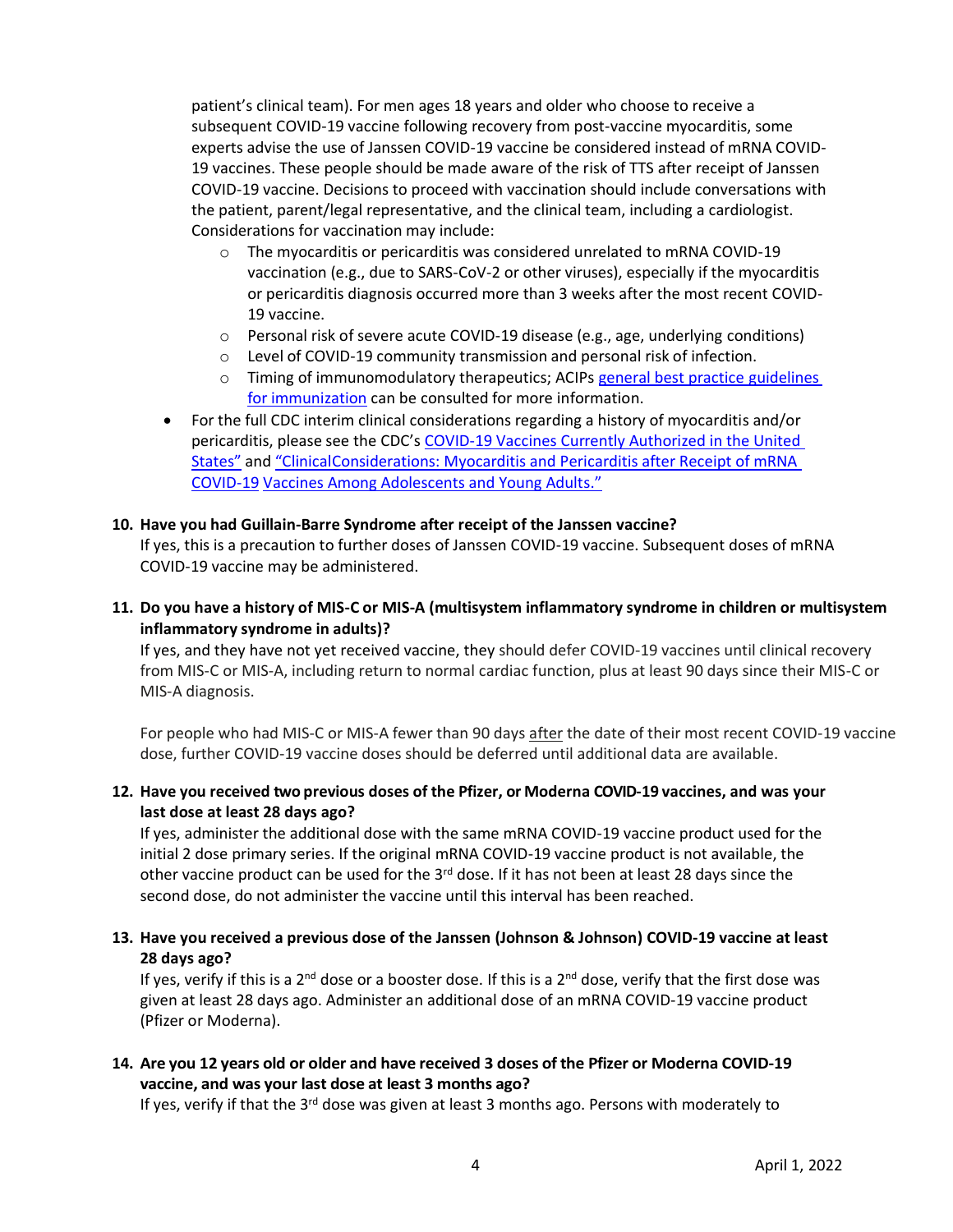severely immunocompromising conditions are recommended to receive a 4<sup>th</sup> dose 3 months after the 3<sup>rd</sup> additional dose of an mRNA vaccine. mRNA vaccines (Pfizer or Moderna) are preferred as the 4th dose. Please see CDC's Interim Clinical Considerations for Use of COVID-19 Vaccines for more information on booster dosing and considerations for clinicians regarding the different vaccine products.

**15. Have you received 2 doses of a Janssen (Johnson & Johnson) COVID-19 vaccine, or one dose of Janssen (Johnson & Johnson) followed by and mRNA vaccine (Pfizer or Moderna), and was your last dose at least 2 months ago?**

If yes, verify if that the  $2<sup>nd</sup>$  dose was given at least 2 months ago. Persons with moderately to severely immunocompromising conditions are recommended to receive a booster 2 months after the additional dose, for a total of 3 doses. mRNA vaccines (Pfizer or Moderna) are preferred as the booster dose. Some patients that initially received a Janssen (Johnson & Johnson) vaccine, may have already received a booster dose. Regardless of the type of vaccine or the timing, administer an additional dose of mRNA COVID-19 vaccine (Pfizer of Moderna) at least two months after the 2<sup>nd</sup> dose. The additional dose of Moderna COVID-19 vaccine for immunocompromised individuals should be 100 mcg (0.5 mL), regardless of whether it is given before or after the booster dose. Please see CDC's [Interim Clinical Considerations for Use of COVID-19 Vaccines](https://www.cdc.gov/vaccines/covid-19/clinical-considerations/covid-19-vaccines-us.html) for more information on booster dosing and considerations for clinicians regarding the different vaccine products.

**16. Are you 12 years old or older and have received 4 doses of the Pfizer or Moderna COVID-19 vaccine, and was your last dose at least 4 months ago?**

If yes, verify if that the  $4<sup>th</sup>$  dose was given at least 4 months ago. Persons with moderately to severely immunocompromising conditions are recommended to receive a 5<sup>th</sup> dose 4 months after the 4th dose (first booster dose) of an mRNA vaccine. Only mRNA vaccines (Pfizer or Moderna) are authorized for the 5th dose. Only Pfizer COVID-19 vaccine is authorized for those 12 years to 17 years of age. Both Pfizer and Moderna COVID-19 vaccine are authorized for those 18 years and older. Please see [CDC's Interim Clinical Considerations for Use of COVID-19 Vaccines](https://www.cdc.gov/vaccines/covid-19/clinical-considerations/covid-19-vaccines-us.html) for more information on booster dosing and considerations for clinicians regarding the different vaccine products.

- **17. Have you received any combination of Janssen (Johnson & Johnson) COVID-19 vaccine and mRNA vaccine (Pfizer or Moderna) totaling 3 doses, and was the last dose at least 4 months ago?** If yes, verify if that the  $3^{rd}$  dose was given at least 4 months ago. Persons with moderately to severely immunocompromising conditions are recommended to receive a booster 4 months after the 3<sup>rd</sup> (first booster) dose, for a total of 4 doses. Only mRNA vaccines (Pfizer or Moderna) are authorized for the 2nd booster dose. Please see CDC's [Interim Clinical Considerations for Use of](https://www.cdc.gov/vaccines/covid-19/clinical-considerations/covid-19-vaccines-us.html)  [COVID-19 Vaccines](https://www.cdc.gov/vaccines/covid-19/clinical-considerations/covid-19-vaccines-us.html) for more information on booster dosing and considerations for clinicians regarding the different vaccine products.
- **18. Have you received a previous dose of a non-FDA authorized or approved COVID-19 vaccine<sup>1</sup> (AstraZeneca – VAXZEVRIA, Sinovac – CORONAVAC, Serum Institute of India – COVISHIELD, Sinopharm/BIBP, COVAXIN, Novavax – Covovax or Nuvaxovid)?**

If yes, identify if the patient has received a complete or partial series of the vaccine. If the patient received a complete series (e.g., 2 doses) of a World Health Organization (WHO) Emergency Use Listed (EUL) COVID-19 vaccine, CDC considers them to be fully vaccinated but they may receive an additional dose of Pfizer if they are 12 years and older, or Moderna if they are at least 18 years and older, and at least 28 days have passed since the completion of their primary series if they are moderately or severely immunocompromised. If this patient is seeking a booster dose, CDC has